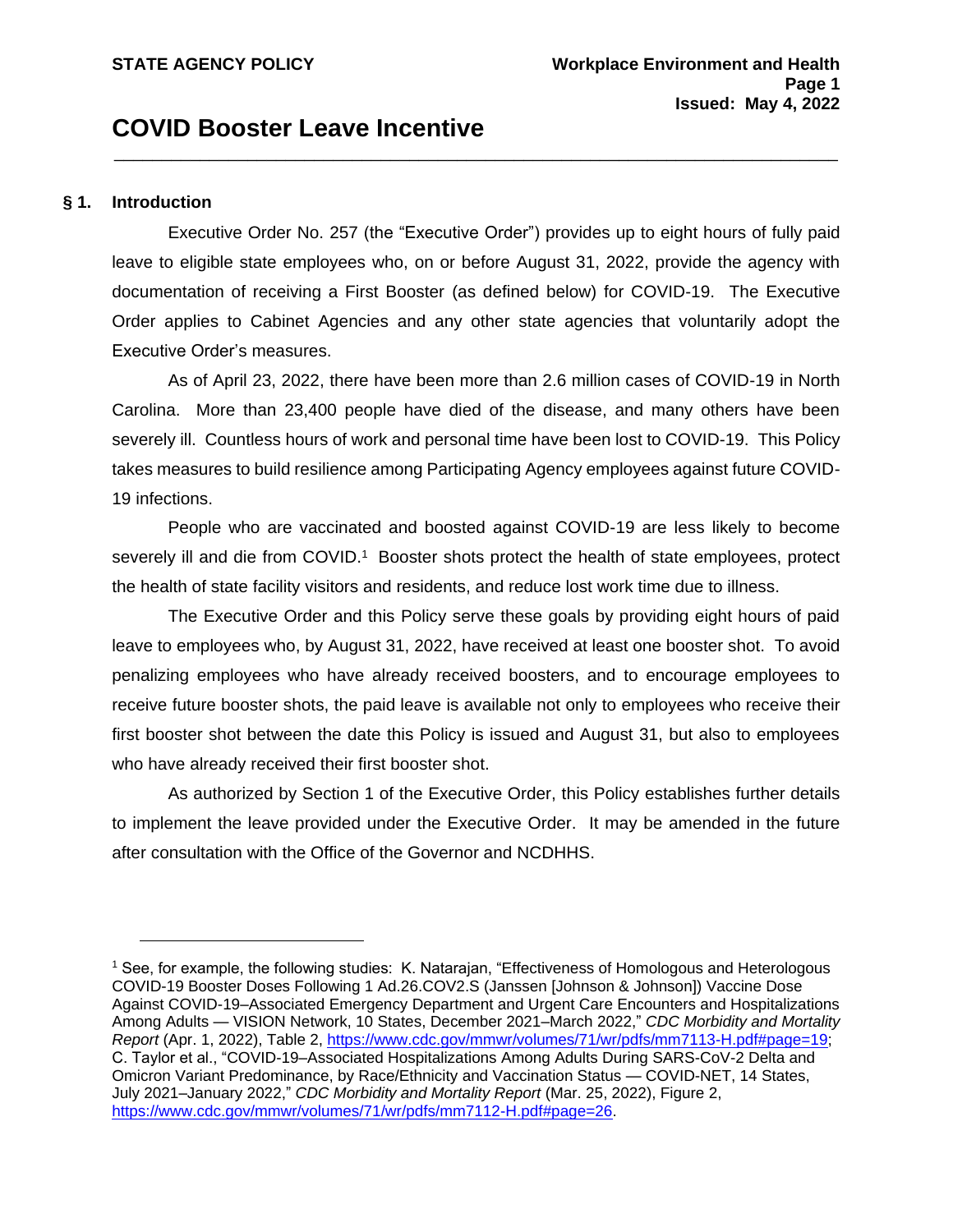## **§ 2. Definitions**

- Cabinet Agencies Those agencies that are part of the Governor's Office or are headed by members of the Governor's Cabinet.
- Designated Person A person designated by Human Resources to collect documents under the Policy, treat them confidentially, provide them to Human Resources, and (if applicable) return them to the employee.

Executive Order - Executive Order No. 257.

First Booster — The first subsequent dose of vaccination administered to enhance or restore protection against COVID-19 which may have waned over time after a primary series vaccination. For most individuals, the primary series of vaccination is a 2-dose series of an mRNA COVID-19 vaccine (Pfizer-BioNTech and Moderna) or a single dose of Janssen COVID-19 Vaccine. The First Booster is the first dose after this primary series.

| situations.              |                         |                        |
|--------------------------|-------------------------|------------------------|
| <b>Primary series</b>    | <b>Additional shots</b> | <b>First Booster</b>   |
| Two mRNA vaccine doses   | One mRNA booster shot   | The first mRNA booster |
|                          |                         | shot                   |
| Two mRNA vaccine doses   | Two mRNA booster shots  | The first mRNA booster |
|                          |                         | shot                   |
| One Janssen vaccine dose | One mRNA booster shot   | The first mRNA booster |
|                          |                         | shot                   |
| One Janssen vaccine dose | Another Janssen vaccine | The second Janssen     |
|                          | dose                    | vaccine dose           |

Note: Here are some examples of what the First Booster dose would be in several

Participating Agency - A state agency, commission, board, or office which provides paid leave under this Policy for employees who have received their First Booster. Participating Agencies include all Cabinet Agencies. Participating Agencies also include any other state agencies that voluntarily adopt this Policy.

Policy — This policy on COVID-19 incentive leave for boosters.

Supplemental Leave - Leave provided under the terms of this Policy.

# **§ 3. Eligible Types of Employees**

Supplemental Leave is available only to employees of a Participating Agency who are:

- (1) Permanent, probationary, or time-limited, and
- (2) Either (a) full-time or (b) part-time with a schedule that is at least half-time during any month from May to August 2022.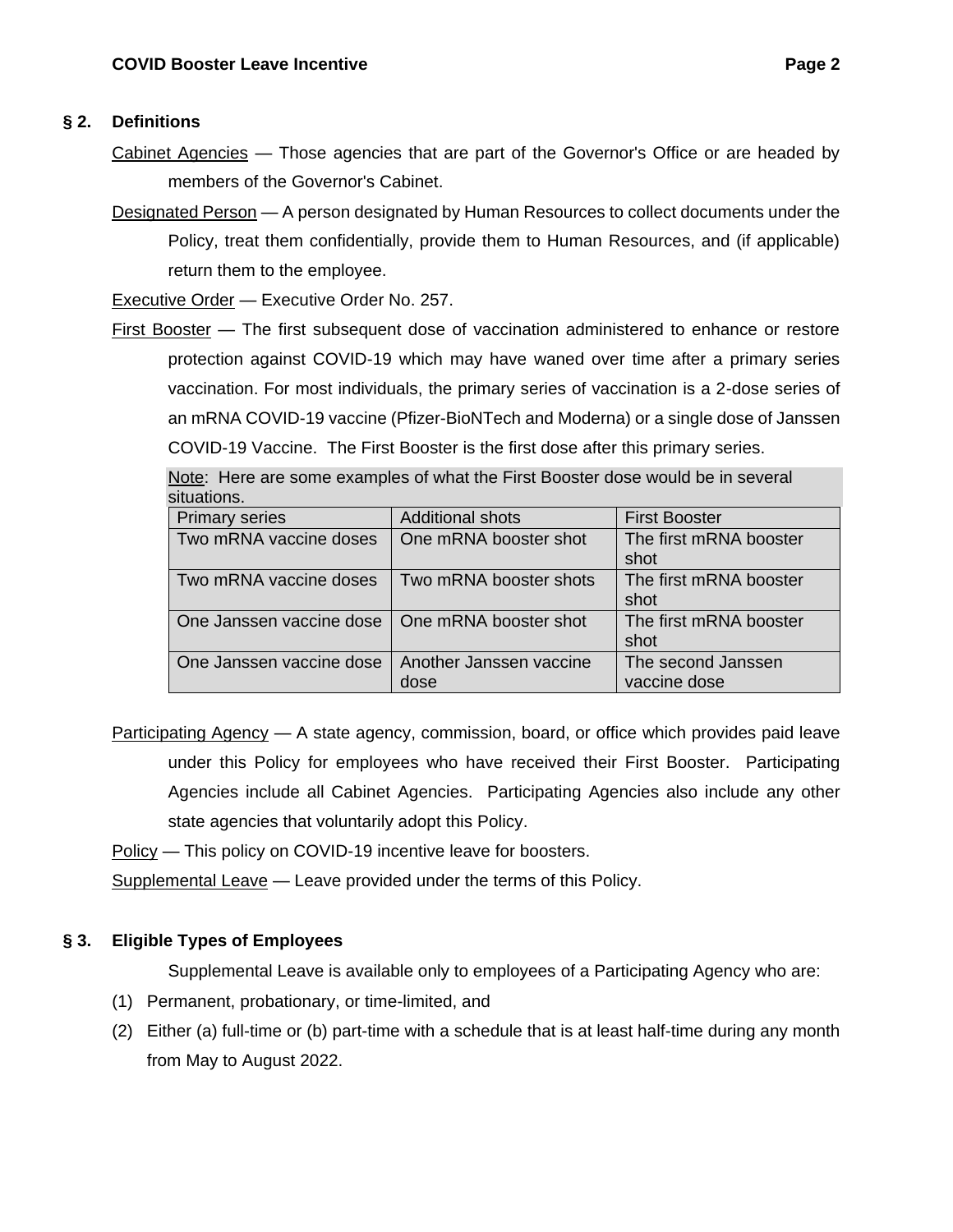Employees who join the Participating Agency on or before August 31, 2022 may be eligible; they do not need to have been employees on the day when this Policy was issued.

Temporary employees, interns, and contractors are not eligible for Supplemental Leave. Part-time employees are not eligible for Supplemental Leave if they work less than half-time in all the months from May through August 2022.

#### **§ 4. Provide Documentation of First Booster by August 31, 2022**

To qualify for Supplemental Leave, otherwise eligible employees must submit documentation of having obtained their First Booster. (See the table in the Definitions section above about what counts as a "First Booster.") To be eligible, the employee must provide this documentation on or before August 31, 2022. The documentation must be given to the agency's Human Resources staff or to a Designated Person.

Employees are eligible whether or not the First Booster was administered before or after the date of the Executive Order. Both (1) employees boosted before this Policy was issued and (2) employees boosted after that date are eligible for Supplemental Leave, so long as they provide documentation of a First Booster by the August 31 deadline.

#### **§ 5. Amount of Leave**

Full-time employees who meet these eligibility requirements will receive eight hours of Supplemental Leave. Part-time employees will receive a prorated amount based on their number of hours compared to a full-time schedule. Employees are eligible only once for this Supplemental Leave, even if they receive multiple booster shots.

#### **§ 6. Use of Leave**

Supplemental Leave may be used for any purpose.

Employees shall request Supplemental Leave at least two weeks before the leave is needed, unless such notice is impractical. Agencies may refuse to provide requested leave if it would unreasonably hinder agency activity for which the employee is responsible. The supervisor or other manager may require that the Supplemental Leave be taken at a time other than the one requested, based on the needs of the agency.

#### **§ 7. No Cash Value; Not Transferable; Expires March 31, 2023**

Supplemental Leave has no cash value and cannot be converted into retirement credit. Employees shall not be paid for unused Supplemental Leave at separation. Supplemental Leave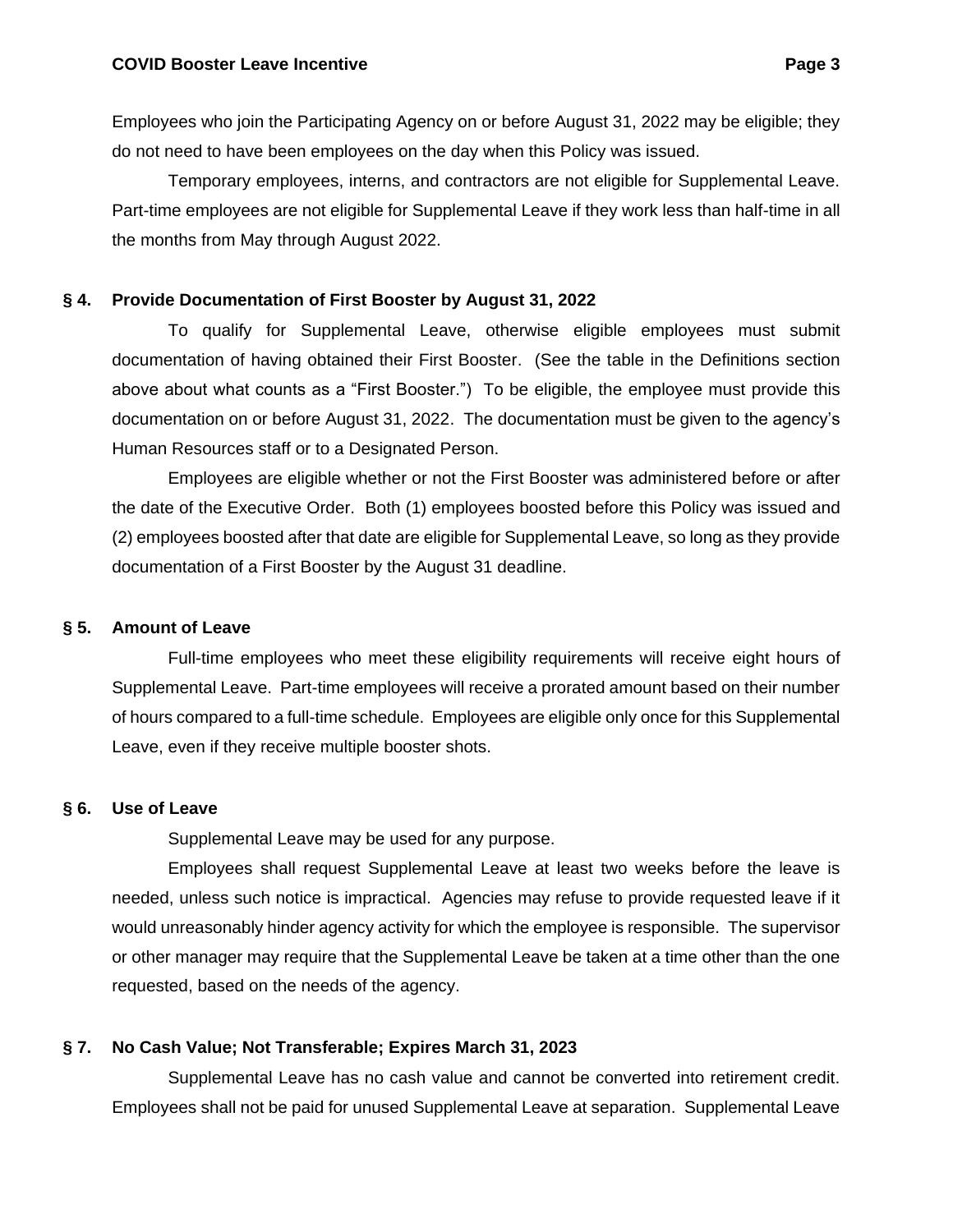may not be transferred to another agency, except for employees transferred by a Type I or Type II transfer authorized by law. Any unused Supplemental Leave will be forfeited by March 31, 2023 and shall not be carried into the next calendar year.

## **§ 8. How Workers Can Provide Documentation of Their Booster Shot**

Employees shall follow their agency's process for submitting booster documentation. This may be a manual or electronic process. The documentation can be provided directly to the agency's Human Resources office, to an Information Technology system designated by the agency's HR office, or to a Designated Person.

If employees knowingly provide a false or inauthentic document under this Policy, they may be subject to disciplinary action, up to and including dismissal.

## **§ 9. What Participating Agencies Should Do with Booster Documentation**

When staff at a Participating Agency receive this documentation:

- Authorized Human Resources staff may review the material in good faith to determine whether it appears to be valid.
	- Under this Policy, no additional research is required by the Human Resources staff member to determine whether the documentation is truthful and accurate.
	- However, the Human Resources staff member is authorized to require additional verification if the staff member has a reasonable basis to suspect that the information provided is inauthentic or fraudulent.
	- HR staff may use sampling (for example, reviewing only one out of every four documents submitted).
- Each staff member who receives those records must store them only in an agency confidential health information file that is maintained in accordance with any applicable State Records Center retention schedule. This file (including any database containing this information) must be separate from any employees' general personnel files and must be available only to Human Resources staff within the Participating Agency.
- Workers should not be asked to transmit these records through a system (like email) unless that system is encrypted or otherwise secured with limited access.
- Managers and supervisors shall not have direct access to these confidential records. However, so that managers and supervisors may implement the Policy, Human Resources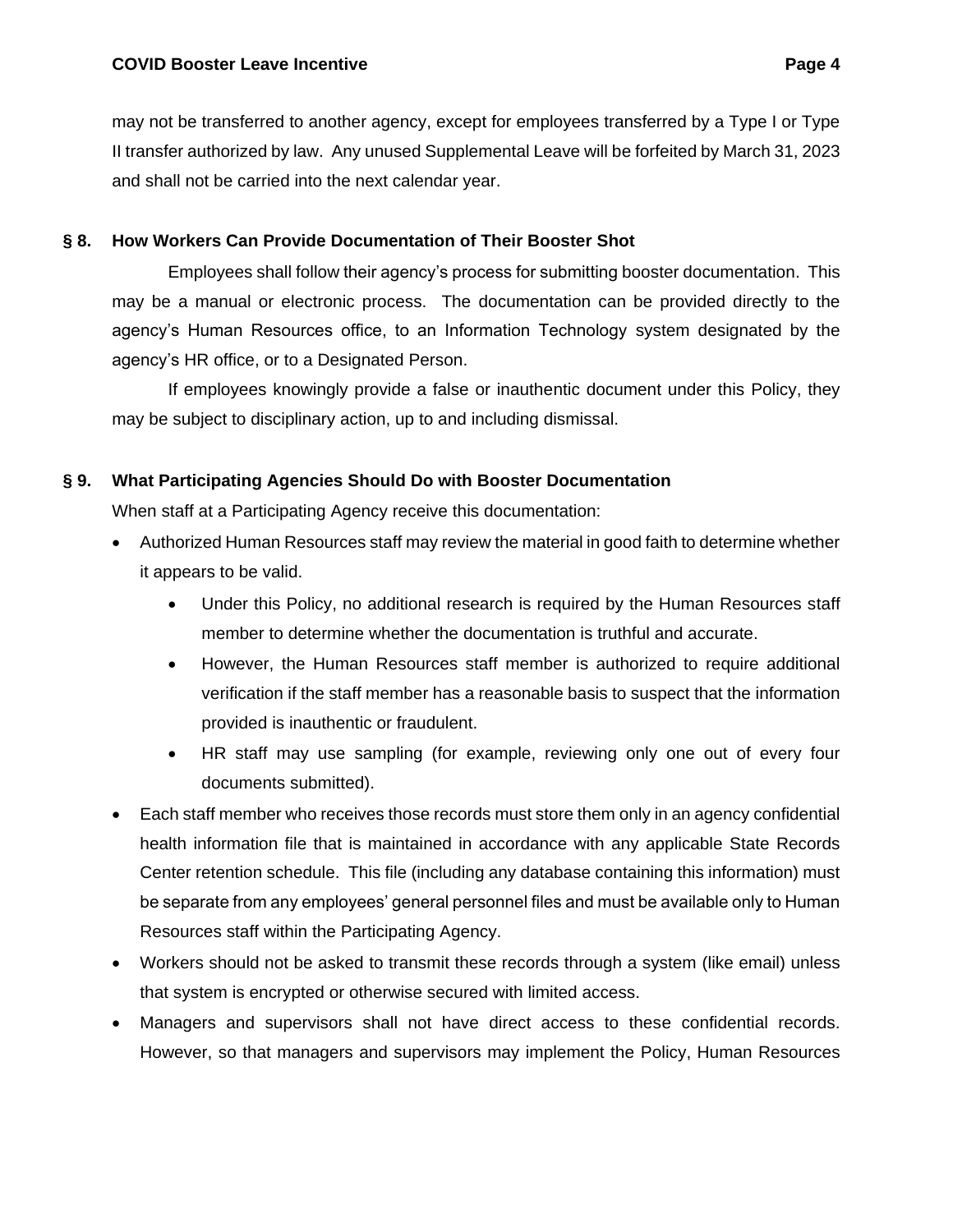staff members shall communicate to managers and supervisors any Supplemental Leave time that has been provided to an employee under this Policy.

• Managers and supervisors may tell other workers that a particular employee is on leave, but unless the employee consents, managers and supervisors should not say that a particular employee's leave is because the employee received a booster shot.

#### **§ 10. Scope of This Policy**

This Policy automatically applies to Cabinet Agencies. It also applies to state agencies, commissions, boards, or offices that choose to adopt this Policy (either in whole or with any modifications) and participate in this incentive program. Non-Cabinet agencies may adopt this Policy by sending a letter or email to the Office of State Human Resources' Chief Deputy Director.

#### **§ 11. Effective Date and Duration**

This Policy becomes effective on the date when it is issued. It shall remain in effect until March 31, 2023, unless otherwise extended. It may be modified or rescinded by the Director of State Human Resources (for Cabinet agencies) or agency head (for non-Cabinet Participating Agencies) for any reason, including but not limited to COVID-19 developments, any additional Executive Orders, and any additional federal or NCDHHS guidance.

#### **§ 12. Miscellaneous Terms**

#### *No Private Right of Action*

This Policy is not intended to create, and does not create, any individual right, privilege, or benefit, whether substantive or procedural, enforceable at law or in equity by any party against the State of North Carolina, its agencies, departments, political subdivisions, or other entities, or any officers, employees, or agents thereof, or any emergency management worker (as defined in N.C. Gen. Stat. § 166A-19.60), or any other person.

#### *Savings Clause*

If any provision of this Policy or its application to any person or circumstances is held invalid by any court of competent jurisdiction, this invalidity does not affect any other provision or application of this Policy which can be given effect without the invalid provision or application. To achieve this purpose, the provisions of this Policy are declared to be severable.